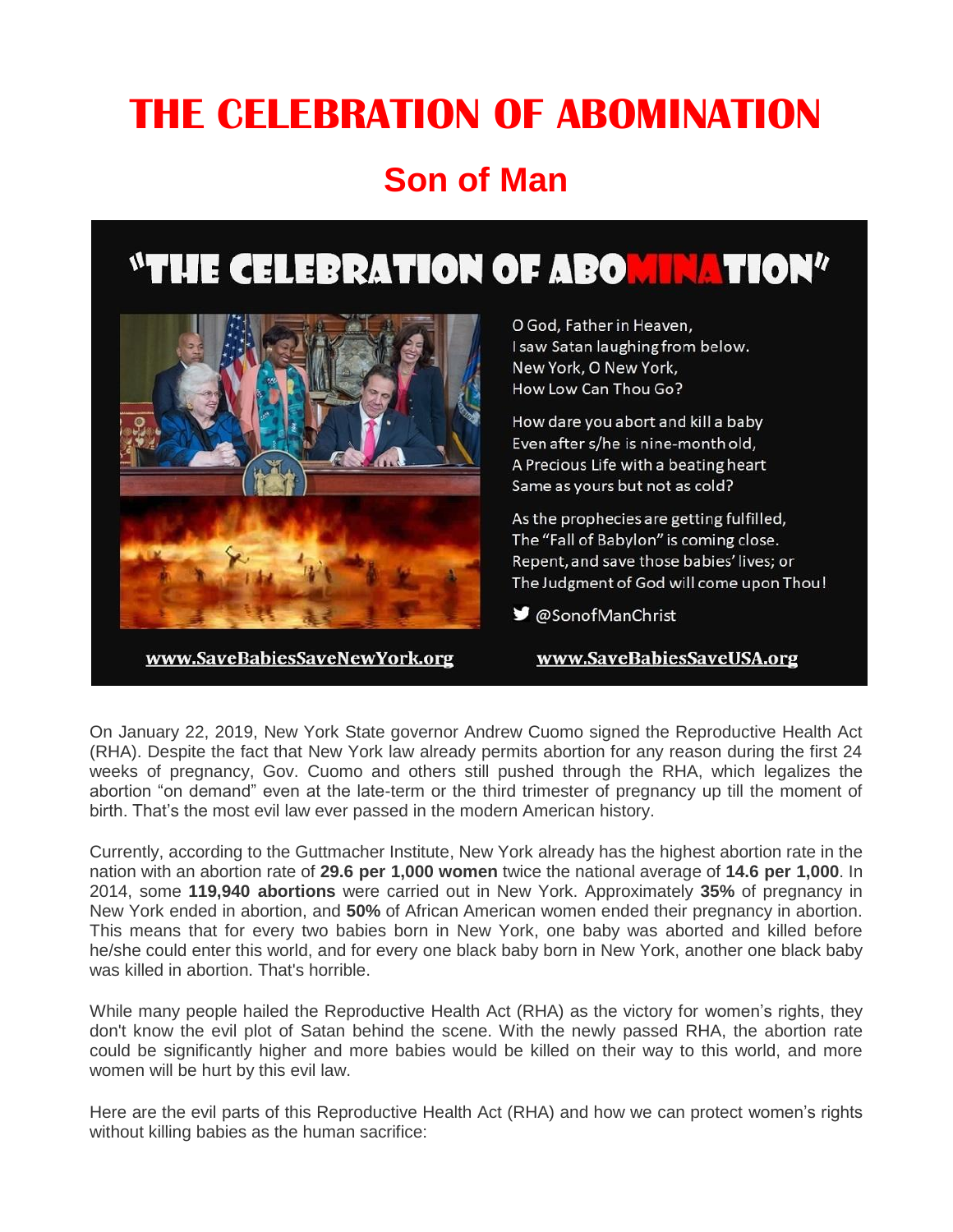## **I. The Devil is in the Details**

#### **1. The RHA Will Cause the Killing of More Babies**

The RHA creates a broad health exception for late-term abortion, which allow women to abort fully viable fetuses for essentially any reason, including economic or familial health.

On the surface, it states "*According to the practitioner's reasonable and good faith professional judgment based on the facts of the patient's case: the patient is within twenty-four weeks from the commencement of pregnancy, or there is an absence of fetal viability, or the abortion is necessary to protect the patient's life or health*."

Sounds reasonable, right? The main problem is the last sentence, "*or the abortion is necessary to protect the patient's life or health*." Actually, the main issue is the last word, the patient's "*health*". Those unethical doctors or lawyers can create numerous interpretations and loopholes on this word alone. So, what kind of health condition worth the killing of a baby in the late-term pregnancy?

Many women suffered depression during or post the pregnancy. Some women even committed suicide or filicide after giving birth to their children. Is Postpartum Depression a serious health issue? Of course it is. But does it give a woman the right to kill her new-born baby? No, absolutely not. So **what's the difference between a baby one week from delivery and a baby one week after the delivery? Almost nothing biologically.**

During the woman's pregnant period, there are always some health-related issues coming up. Should we use any of these health issues as an excuse for abortion? No. There is actually a better alternative to the late-term abortion for women who are facing some health issues during the third trimester of pregnancy. That's the C-section surgery, which is much simpler and safer than abortion during the late-term pregnancy.

Based on information from the [Quint Boenker Preemie Survival](http://www.preemiesurvival.org/info/index.html) Foundation and the [March of Dimes,](https://www.marchofdimes.org/complications/premature-babies.aspx) here is the likelihood of survival for a baby born prematurely.

| <b>Length of Pregnancy</b> | <b>Likelihood of Survival</b>        |
|----------------------------|--------------------------------------|
| 23 weeks                   | 17 percent                           |
| 24 weeks                   | 39 percent                           |
| 25 weeks                   | 50 percent                           |
| 26 weeks                   | 80 percent                           |
| 27 weeks                   | 90 percent                           |
| 28 to 31 weeks             | 90 to 95 percent                     |
| $32$ to 33 weeks           | 95 percent                           |
| 34+ weeks                  | Almost as likely as a full-term baby |

After 27 weeks of pregnancy, the baby born prematurely would have 90% survival rate, and after 32 weeks of pregnancy, the baby born prematurely would have 95% survival rate. After 34 weeks of pregnancy, the baby would be born almost as likely as a full-term baby. Why does anyone want to create a law for abortion up to the moment of birth? **What kind of health condition can supersede the life of a baby with 90%+ survival rate?**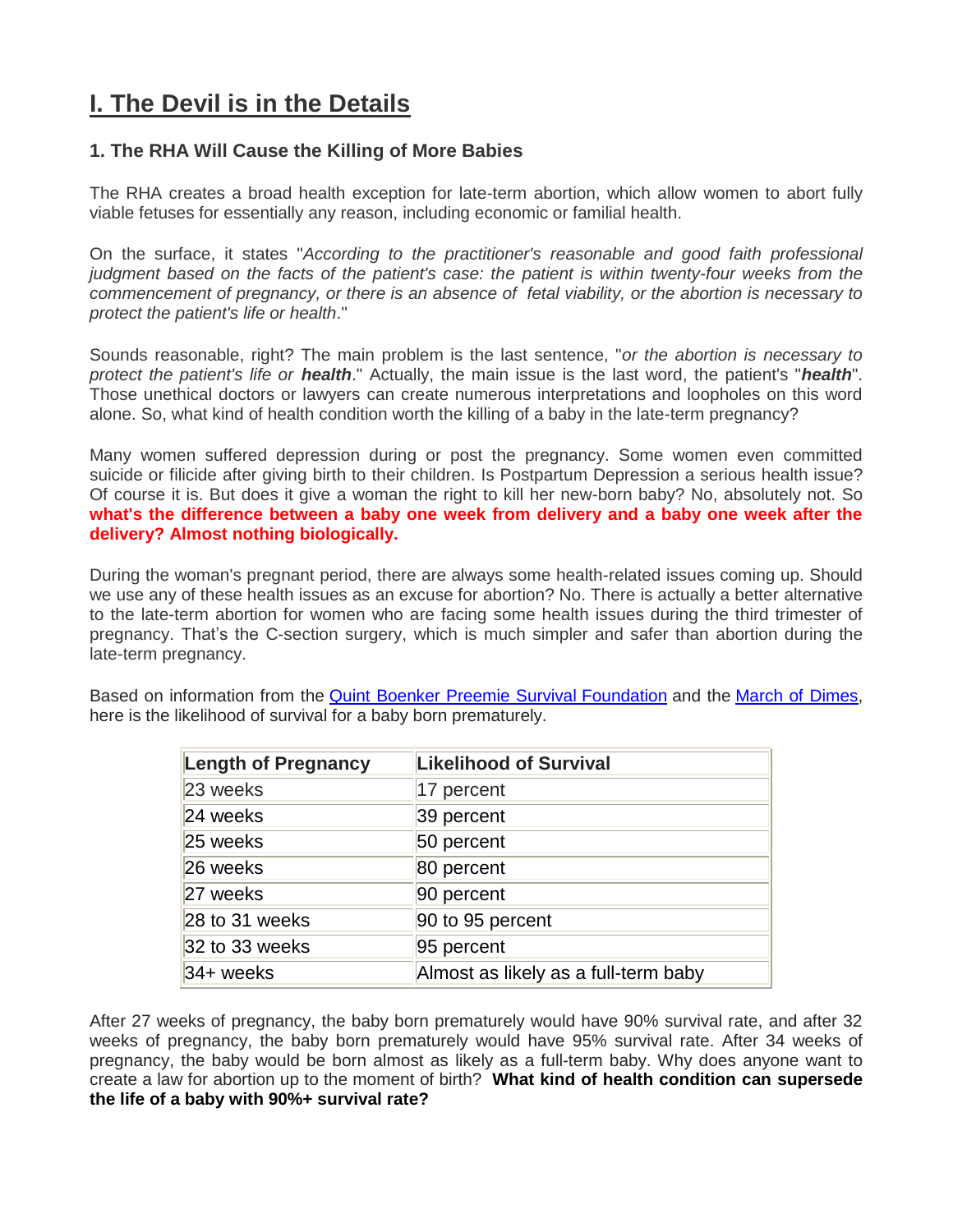

With the current advanced medical technology, the C-section surgery is much simpler, safer and more humane than crushing baby's skull inside mother's womb and cutting baby's body piece by piece to take them out of mother's womb. There is simply no need for a late-term abortion, with some rare exception I will address in the later paragraph.

What even worse in this RHA, [by repealing the original Public Health Law,](https://codes.findlaw.com/ny/public-health-law/pbh-sect-4164.html) it would allow for viable infants born alive during an abortion to die without any medical treatment. According to the [Centers](https://www.cdc.gov/nchs/data/nvsr/nvsr61/nvsr61_06.pdf)  [for Disease Control and Prevention](https://www.cdc.gov/nchs/data/nvsr/nvsr61/nvsr61_06.pdf) (CDC), babies are sometimes born alive during attempted abortions. For instance, in 2011, the CDC recorded 1,298 cases of infant death in the U.S. that were due to "other perinatal conditions," which includes **ICD-10 category P96.4**, death subsequent to a failed "termination of pregnancy."

Now, with the new RHA, these babies could be treated as the "by-products" of a failed abortion and let them die without any medical treatment, and then to be thrown into the garbage bin as the biological waste from a failed operation. How cruel is that! **If that is not evil, what else?**

#### **2. The RHA Will Hurt More Women**

While many women's rights advocators applauded the RHA as the advancement in women's rights movement, they don't understand what kind of risk and hurt it would cause to women.

The original Public Health Law requires late-term abortions occur only in professional hospitals, but the new RHA repeals that provision and permits the performance of surgical late-term abortions in facilities other than hospitals and by individuals other than duly licensed physicians. That could increase the risk of death for the women during the abortion.

According to studies, including ["Risk Factors for Legal Induced Abortion-Related Mortality in the](https://www.ncbi.nlm.nih.gov/pubmed/15051566)  [United States,](https://www.ncbi.nlm.nih.gov/pubmed/15051566)" published by Obstetrics & Gynecology, the "risk of death ... for women obtaining legally induced abortions ... increases exponentially by 38 percent for each additional week of gestation.

A nurse practitioner or general doctor might be able to provide some good advice on health-related issues about pregnancy and abortion, but to let them perform a late-term abortion in facilities other than hospitals is simply irresponsible. There could be many complications during the late-term abortion. Even in the general hospitals, the risk of death still exists for late-term abortion, let alone in non-hospital facilities.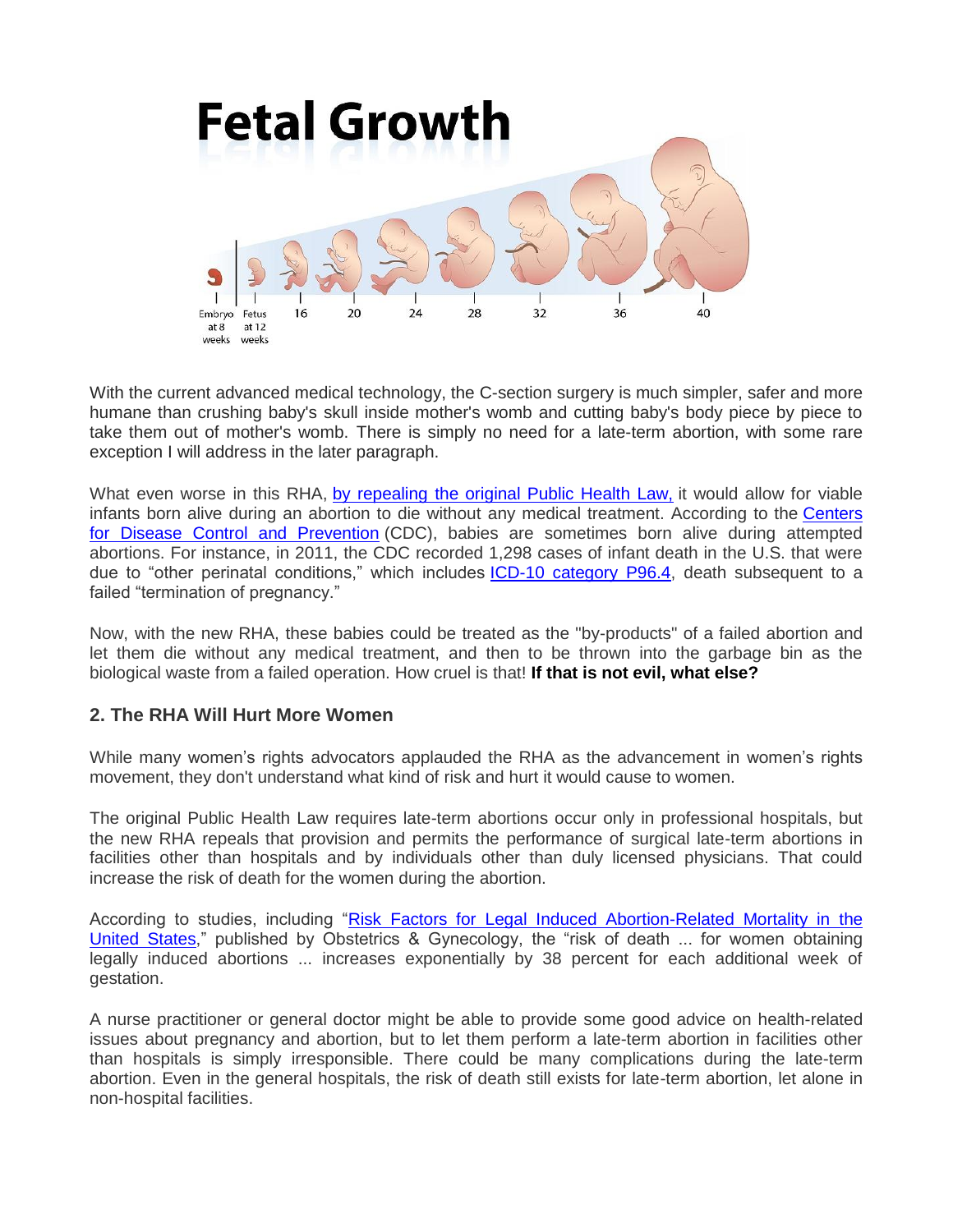The RHA makes it easier for women to have access to abortion service, which would entice many young and misinformed women to take the bait to abort their unborn babies. After several abortions, some women might lose the capability to be pregnant again and lose the opportunity of becoming a mother forever. Many misinformed and ill-advised women who took abortion in their young and reckless age now regret their decisions, but a life lost could never be recovered.

On the other hand, many women got pregnant at the inconvenient time or with financial trouble at an early age. They also thought of abortion, but in the end, they still decided to bring their babies to this world. Thirty years later, they are all happy about their decision of keeping their babies without abortion and seeing them growing up and got married too.



With the RHA, many unborn babies would be lost and many women would be living in grieve and regret for their unthoughtful decision emboldened by this unethical law.

### **3. The RHA Will Protect Criminals More Than Women and Babies**



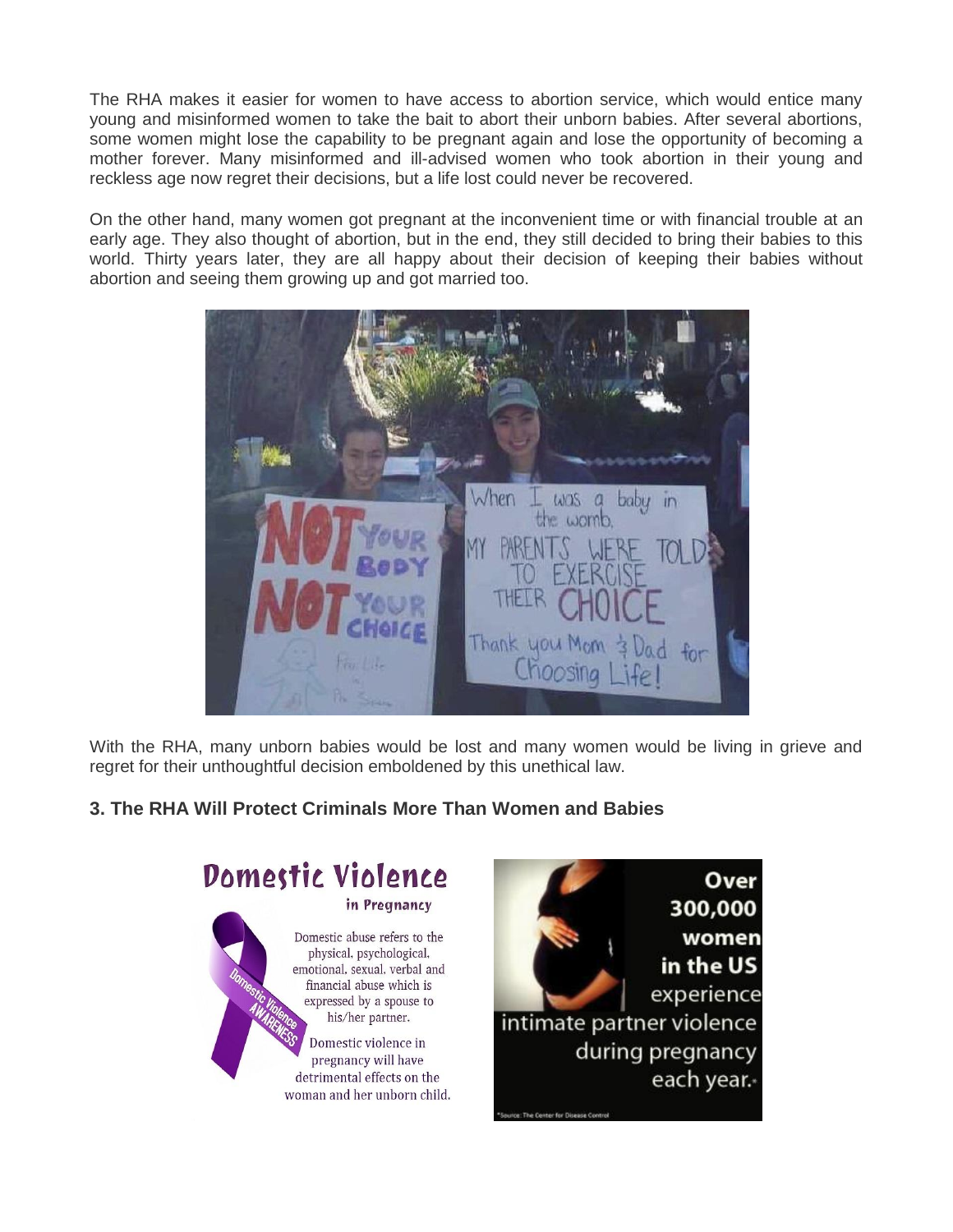The RHA also re-victimizes victims of sex trafficking and domestic violence by completely taking abortion out of New York's penal laws. The abortion-related provisions in New York's criminal statutes allow women to hold abusers accountable for the death of unborn children and for coerced abortions. With the RHA enacted, women can no longer hold violent partners, criminals and sex-traffickers criminally accountable for killing unborn children.

Studies, including ["Acknowledging a Persistent Truth: Domestic Violence in Pregnancy,"](https://journals.sagepub.com/doi/pdf/10.1258/jrsm.2008.080002) published in the Journal of the Royal Society of Medicine, show that domestic violence escalates in pregnancy, with significant consequences for women and their unborn children, including death.

Further, studies also show that victims of domestic violence and sex trafficking undergo coerced, but otherwise "safe and legal," abortions. These studies, include, respectively, "Associations Between [Intimate Partner Violence and Termination of Pregnancy: A Systemic Review and Meta-Analysis,](https://journals.plos.org/plosmedicine/article?id=10.1371/journal.pmed.1001581)" published in PLOS Medicine, and ["The Health Consequences of Sex Trafficking, Their Implications for](http://www.annalsofhealthlaw.com/annalsofhealthlaw/vol_23_issue_1?pg=69/lpg69)  [Identifying Victims in Healthcare Facilities](http://www.annalsofhealthlaw.com/annalsofhealthlaw/vol_23_issue_1?pg=69/lpg69)*,"* published in Beazley Institute for Health Law & Policy. With the new RHA, these criminals could easily escape the prosecution of the law for killing unborn children and coerced abortions.

Some abortion doctors chose to inject the lethal medicine into baby's skull to kill the baby first before the abortion. That's the same lethal injection used in the death penalty for the worst criminals on the earth. Now, with many states banning the death penalty, even those worst criminals like serial killers and rapists are spared from the lethal injection. **How could those hypocritical politicians call for the abolishment of death penalties for serious criminals but advocate the lethal injection for an innocent nine-month old baby in her mother's womb? How cold-blooded are those abortion doctors to inject the lethal medicine into a nine-month old baby's skull that even the worse criminals won't take?**

From the three aspects revealed above, it is clear why this RHA is the most evil law ever passed in modern American history. In the past, people often made the joke that the devil is in the details. Now, you see the real devil in this so-called Reproductive Health Act (RHA).

### **II. How to Protect Women's Rights without Killing Babies**

Many supporters of RHA often repeated the same story of a woman diagnosed with cancer at the late-term pregnancy. She had to spend \$25,000 to go to another state to perform an abortion due to the 24-week limit in the state of New York. Even though this is a very rare case, it still deserves the merit of a solution.

#### **Actually, the solution to this problem can be very simple - the Court of Appeal.**

All she had to do is to ask her doctor to provide a diagnosis report on her illness and a letter of recommendation for abortion. No judge with reasonable common sense will reject this kind of appeal when a mother is facing some life-threatening or terminal illnesses.

In the United States, people take death sentence very cautiously if not totally banned. Even a serial killer has to go through multiple court hearings for a death sentence. **How could a baby at late-term pregnancy be sentenced to death without a court hearing?**

All legislators have to do is to create a provision in the law to allow patients with terminal illness to appeal to the court for abortion. It can be a very quick approval procedure with the proper documents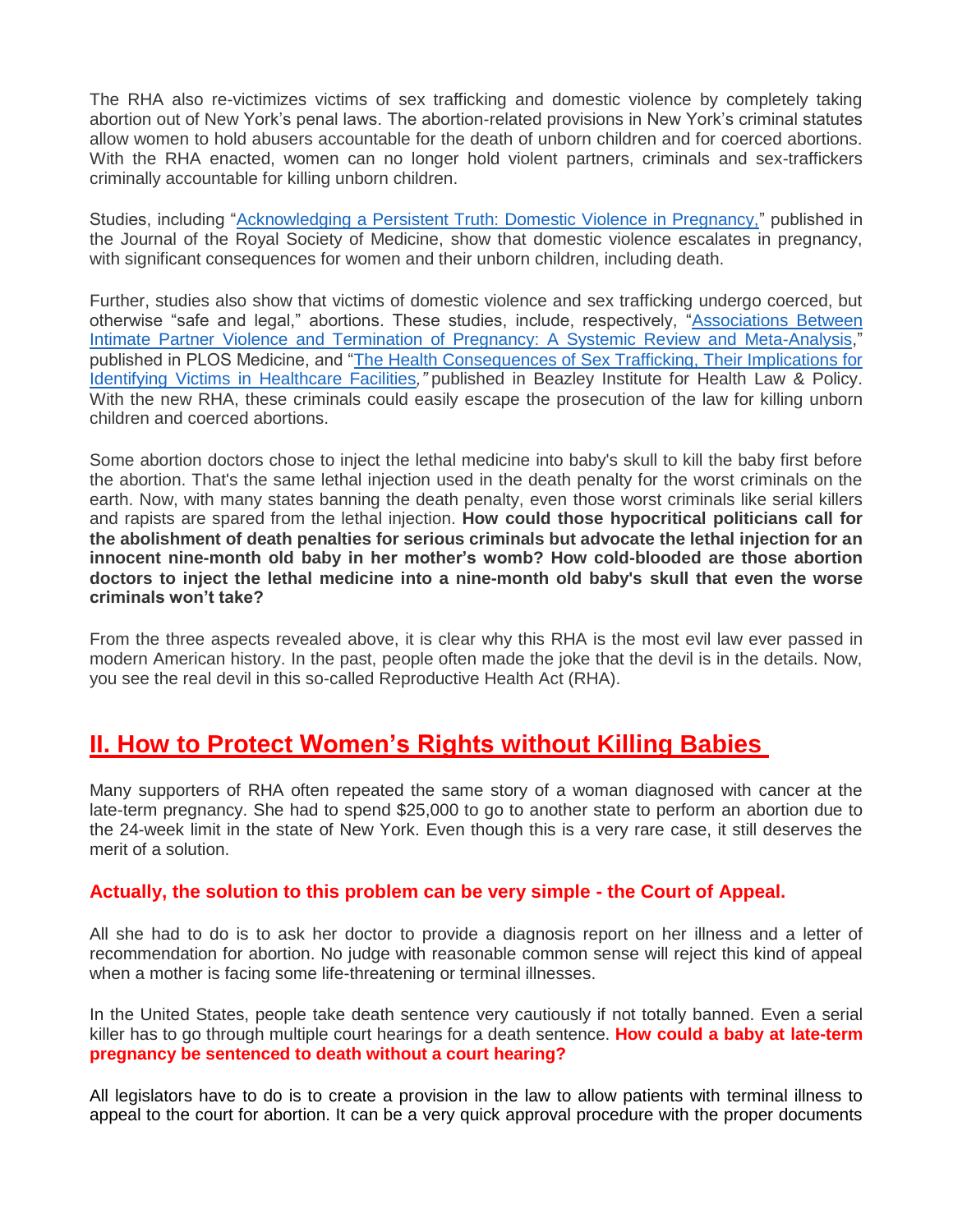due to the time-sensitive reason. It will protect women's rights in case of the life-threatening health issue, but will not encourage people to have unnecessary abortions killing innocent babies. There is absolutely no need to create a law for "Open Abortion at Will" at the late-term pregnancy if we can have a Court Appeal Mechanism for abortion.

According to the study, 90% of women went through abortion because of the inconvenience of the unexpected pregnancy, not because of serious health issues. It's better to control your hormone and manage your sexual behavior with proper protection than killing innocent unborn babies, especially at the late-term pregnancy. **If people getting involved in a car accident with bodily injury should go to the court of appeal, why shouldn't the people getting involved in a "pregnant accident" with a baby's life at stake go to the court of appeal for a wise advice and fair solution?**

The Mechanism of Court Appeal for Abortion is not intended to take away women's rights, but to safeguard their lives and their babies' lives from misinformed and irresponsible choices. It could save up to 90% of babies from unnecessary abortions without endangering women's health. How foolish are those legislators to create such an evil law with huge loopholes just to cover such a small and rare exception?

In the famous Declaration of Independence drafted by the Founding Fathers of this nation, it is clearly stated that people of America have "**unalienable rights of life, liberty, and the pursuit of happiness**." Life is in the first position, liberty in the second position and the pursuit of happiness in the third position. No one can put his/her right of pursuit of happiness above other people's right of life. Therefore, unless the mother is facing the life-threatening situation, no other right of choice can supersede the life of a baby who is ready to come to this world!

This new Reproduction Health Act goes too far to the extreme and becomes the most evil law ever passed in modern American history. New York Governor Andrew Cuomo and some New York legislators even want to add it to the New York Constitution. They do not know what they are doing.

Governor Cuomo, you professed your faith as a Catholic. I hope that you can put your faith into action and apply the moral teachings of Jesus Christ as your guideline to your policies and decisions. I am not asking you to impose your faith to others, but I hope that you can follow the commonly accepted moral standard that the Founding Fathers had built this nation upon. Two thousand years have passed, and Christianity has grown from eleven disciples to two billion believers worldwide. The teachings of Jesus Christ have been proved by the historical testimony of the last two thousand years. **You can separate church and state, but you should not separate the time-tested Word of God from your heart.** I just hope you, as a Christian, can always remember that "*heaven and earth will pass away, but my words will never pass away*." (Matthew 24:35 & Luke 21:33)

Now, some other states like Vermont, Rhode Island, Virginia and New Mexico also like to follow the footsteps of New York, but they don't understand the consequence of this evil plot. Here I want to reveal the spiritual truth about the unborn babies to the people of America, both Pro-lifers and Pro-Choicers, as well as all the people of the world based on the scripture of the Bible.

### **III. The Spiritual Truth about the Unborn Babies**

In the Book of 1 Samuel in the Old Testament, a woman named Hannah could not have a child and she was often humiliated and provoked to tears by her rival, another wife of her husband with children. So she prayed to God and made a vow to God: "*O Lord Almighty, if you will only look upon your*  servant's misery and remember me, and not forget your servant but give her a son, then *I will give him to the Lord for all the days of his life, and no razor will ever be used on his head*." (1 Samuel 1:11) And God answered her prayer and let her get pregnant soon, and later she gave birth to a son.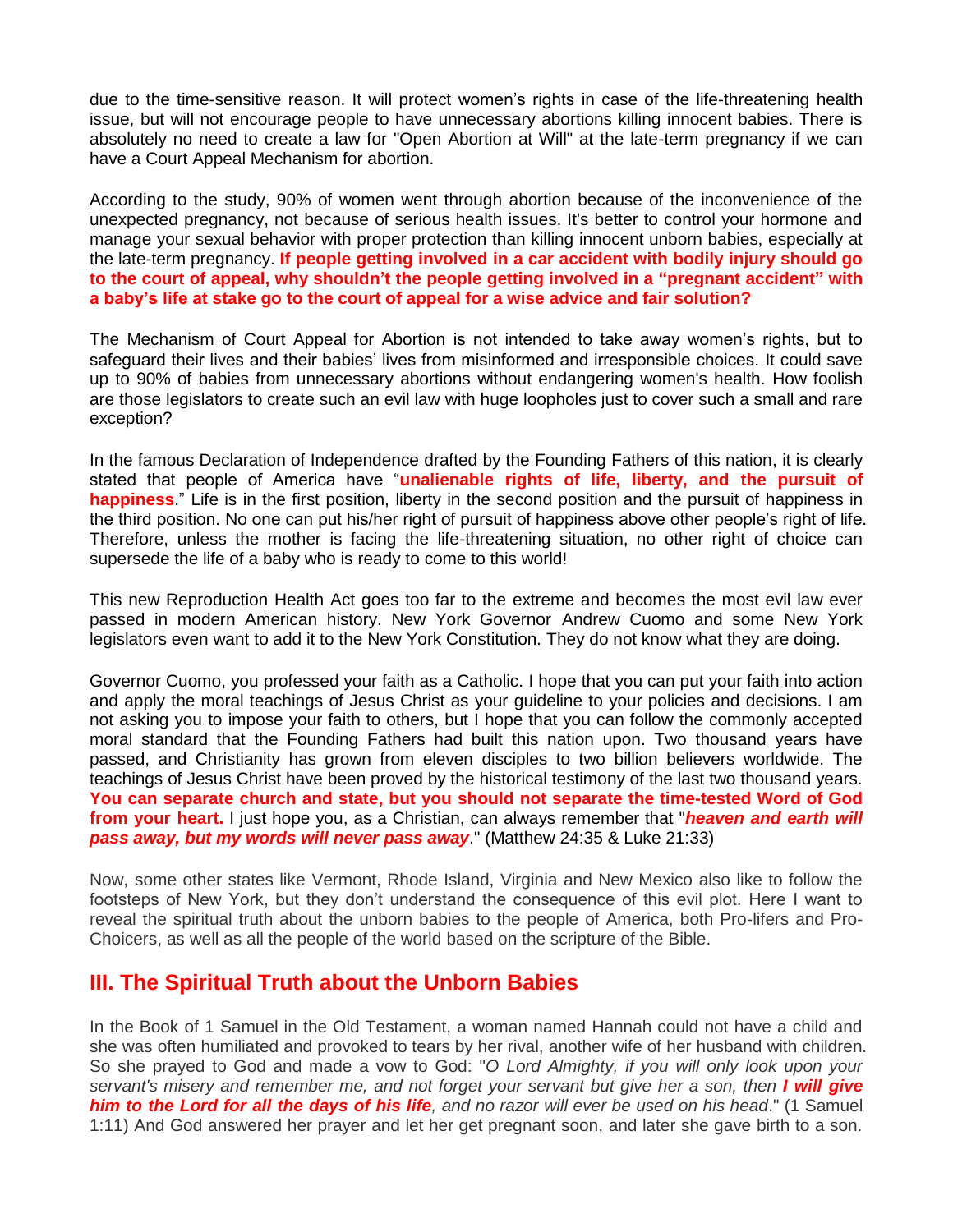She named her son Samuel, which means "*Because I asked the Lord for him*." (1 Samuel 1:20) God knew this baby would be dedicated to Him right from the conception. And after he grew up, Samuel became one of the greatest prophets in the history of Israel.

In the Gospel of Luke in the New Testament, Mary went to visit Elizabeth while Elizabeth was pregnant in her sixth month. When Elizabeth heard Mary's greeting, the baby leaped in her womb, and Elizabeth was filled with the Holy Spirit. In a loud voice she exclaimed: "*Blessed are you among women, and blessed is the child you will bear!...As soon as the sound of your greeting reached my ears, the baby in my womb leaped for joy.*" (Luke 1:41-44) That baby was John the Baptist, and he "leaped for joy" when he heard the greeting from Mary, even though at that time he was only sixmonth or 24-week in his mother's womb.

From these two historical facts in the Bible, people should realize that **God knows these babies even when they are still in their mother's womb and the babies in their mother's womb also know God after they grow to certain months of pregnancy**. That's why David praised the Lord in his song: "*For you created my inmost being; you knit me together in my mother's womb*." (Psalm 139:13)

Therefore, don't treat the baby in mother's womb as a no-life organic tissue. They are life and have the same feeling as human beings after they grow into the third trimester of the pregnancy. Don't choose abortion, especially the late-term abortion when the baby already has the feeling. In the past, too many babies were killed through the unnecessary abortion. Millions of souls of aborted babies are crying for justice from God. If people, especially the people in New York, do not repent and repeal or correct this evil law, the judgment of God, **[the Fall of Babylon](http://savebabiessavenewyork.org/prophecy.htm)** prophesied in the Book of Revelation, will come upon you. **Save Babies! Save New York! Save America!**

All people of God and people with moral conscience should unite and speak out to protest this evil law of late-term abortion and stop it from becoming part of the New York Constitution and setting bad precedent for the rest of the nation. **Stop the late-term abortion and stop the devil before it reaches your doorstep!** 

**Put People's Life First, Both Mother's Life and Baby's Life,** 

## **Before Any Other Right of Choice!**

## **"Be Merciful,**

**Just as Your Father in Heaven is Merciful!"**

**(Luke 6:36)**